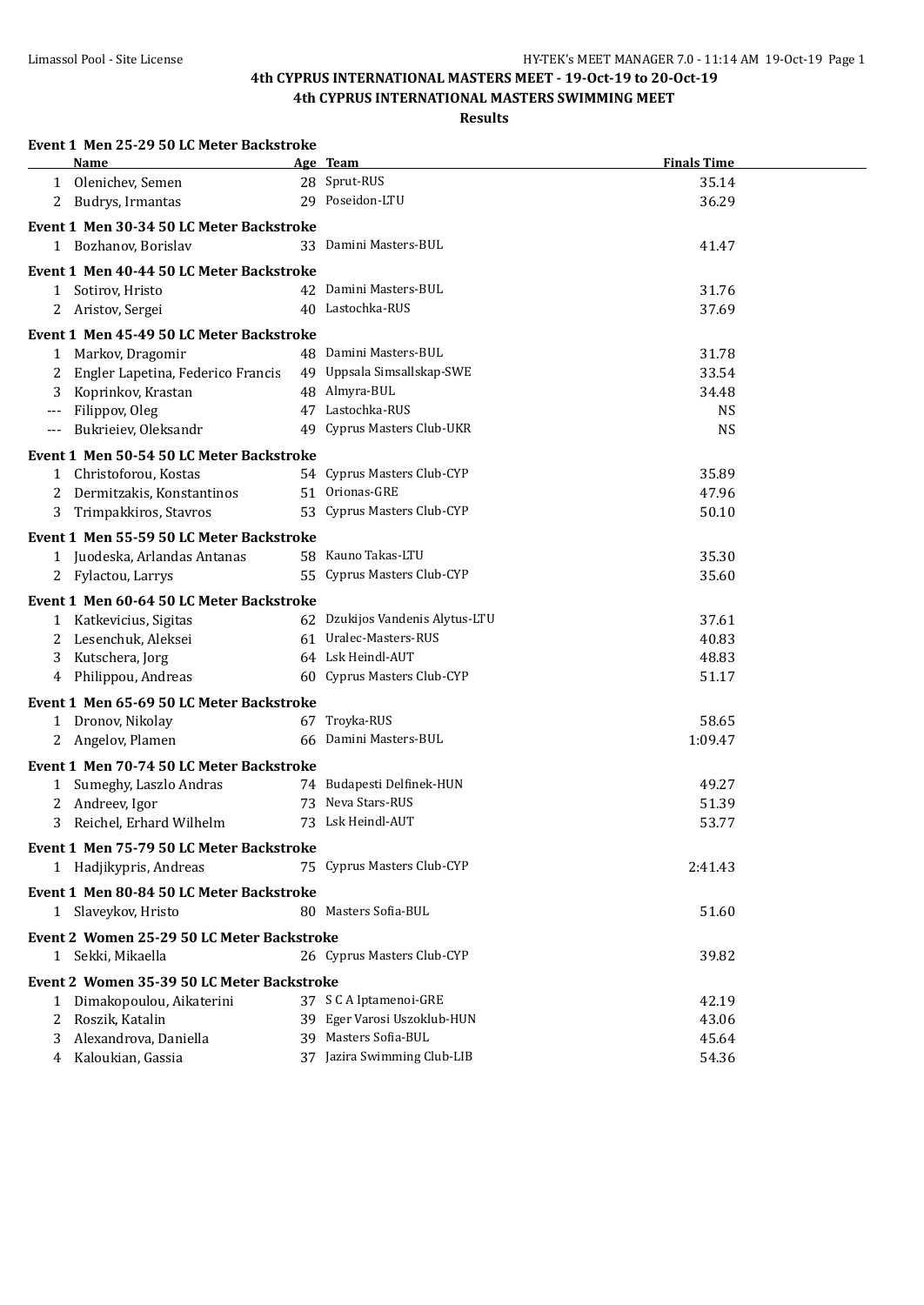| 1   | Event 2 Women 40-44 50 LC Meter Backstroke<br>Nikolova, Vera |                    | 44 Masters Sofia-BUL            |         |         |         | 40.75     |
|-----|--------------------------------------------------------------|--------------------|---------------------------------|---------|---------|---------|-----------|
|     | Event 2 Women 45-49 50 LC Meter Backstroke                   |                    |                                 |         |         |         |           |
|     | 1 Susloparova, Olga                                          |                    | 45 43 Region-RUS                |         |         |         | 39.42     |
|     | 2 Lelikova, Oksana                                           |                    | 48 Sibmasters-RUS               |         |         |         | 39.72     |
| 3   | Tsangara, Eleonora                                           |                    | 48 Cyprus Masters Club-CYP      |         |         |         | 45.29     |
|     | 4 Markantonaki, Argyroula                                    |                    | 48 Panathinaikos-GRE            |         |         |         | 51.27     |
|     |                                                              |                    |                                 |         |         |         |           |
|     | Event 2 Women 50-54 50 LC Meter Backstroke                   |                    |                                 |         |         |         |           |
|     | 1 Lebedeva, Nataliia                                         |                    | 54 Troyka-RUS                   |         |         |         | 41.31     |
|     | 2 Frits, Ramona                                              |                    | 52 Budapesti Delfinek-HUN       |         |         |         | 41.38     |
|     | 3 Saridou, Aleksandra                                        |                    | 50 Cyprus Masters Club-CYP      |         |         |         | 46.46     |
| 4   | Papapavlou, Elena                                            |                    | 54 Cyprus Masters Club-CYP      |         |         |         | 47.22     |
|     | Event 2 Women 55-59 50 LC Meter Backstroke                   |                    |                                 |         |         |         |           |
|     | 1 Charalambous, Christina                                    |                    | 55 Cyprus Masters Club-CYP      |         |         |         | 54.37     |
|     | 2 Andreeva, Olga                                             |                    | 58 Neva Stars-RUS               |         |         |         | 54.43     |
|     | Event 2 Women 60-64 50 LC Meter Backstroke                   |                    |                                 |         |         |         |           |
|     |                                                              |                    |                                 |         |         |         |           |
|     | 1 Nagovitsyna, Larisa                                        |                    | 60 Tsunami-RUS                  |         |         |         | 41.86     |
|     | 2 Koleva, Stefka Pencheva                                    |                    | 60 Panathinaikos-BUL            |         |         |         | 1:04.65   |
|     | Event 2 Women 65-69 50 LC Meter Backstroke                   |                    |                                 |         |         |         |           |
|     | 1 Rostashinskaia, Tamara                                     |                    | 69 Lada-RUS                     |         |         |         | 1:05.05   |
|     | Event 3 Men 30-34 400 LC Meter Freestyle                     |                    |                                 |         |         |         |           |
|     | 1 Ilker, Hassan                                              |                    | 32 Cyprus Masters Club-CYP      |         |         |         | 5:29.71   |
|     | 37.80<br>1:20.50                                             | 2:02.18<br>2:45.38 | 3:28.06                         | 4:11.23 | 4:52.38 | 5:29.71 |           |
| 2   | Papadakis, Ioannis Stavros                                   |                    | 34 Olympiacos-GRE               |         |         |         | 5:32.85   |
|     | 38.51<br>1:18.84                                             | 2:00.04<br>2:42.19 | 3:24.65                         | 4:08.25 | 4:51.26 | 5:32.85 |           |
| 3   | Kokolinakis, Michalis                                        |                    | 34 N O Chanion-GRE              |         |         |         | 5:39.93   |
|     | 36.26<br>1:18.02                                             | 2:00.78<br>5:39.93 |                                 |         |         |         |           |
| 4   | Levontuiev, Iurii Sergiyovych                                |                    | 31 Euro Lviv-NED                |         |         |         | 5:56.20   |
|     | 32.29<br>1:10.53                                             | 1:54.77<br>2:41.70 | 3:28.40                         | 4:17.14 | 5:56.20 |         |           |
|     |                                                              |                    |                                 |         |         |         |           |
|     | Event 3 Men 35-39 400 LC Meter Freestyle                     |                    |                                 |         |         |         |           |
|     | 1 Volkerink, Leon                                            |                    | 39 Unattached-NED               |         |         |         | 5:20.66   |
|     | 35.55<br>1:15.22                                             | 2:35.71<br>1:54.59 | 3:16.71                         | 3:58.24 | 4:39.81 | 5:20.66 |           |
| 2   | Tziortzis, Andreas                                           |                    | 37 Cyprus Masters Club-CYP      |         |         |         | 5:52.16   |
|     | 1:20.71                                                      | 2:48.45            |                                 | 4:21.42 | 5:07.69 | 5:52.16 |           |
|     | Event 3 Men 45-49 400 LC Meter Freestyle                     |                    |                                 |         |         |         |           |
|     | 1 Somov, Sergei                                              |                    | 45 Neva Stars-                  |         |         |         | 5:13.43   |
|     | 34.96<br>1:13.47                                             | 1:53.13<br>2:33.27 | 3:13.40                         | 3:54.13 | 4:34.41 | 5:13.43 |           |
| 2   | Atanasov, Emiliyan                                           |                    | 47 Iris Ruse-BUL                |         |         |         | 8:25.70   |
|     | 52.98<br>1:56.87                                             | 4:09.41<br>3:03.21 | 5:14.80                         | 6:19.80 | 7:23.40 | 8:25.70 |           |
| --- | Pavlov, Ivaylo                                               |                    | 48 Damini Masters-BUL           |         |         |         | <b>NS</b> |
|     | Event 3 Men 50-54 400 LC Meter Freestyle                     |                    |                                 |         |         |         |           |
|     |                                                              |                    | 53 Troyka-RUS                   |         |         |         |           |
|     | 1 Gusev, Vladimir<br>1:09.77                                 |                    |                                 |         |         |         | 4:49.50   |
|     |                                                              | 2:23.08<br>1:46.20 | 50 Okeanos-GRE                  | 3:36.86 | 4:49.50 |         |           |
| 2   | Ioannidis, Aristeidis<br>34.63<br>1:12.68                    |                    |                                 |         |         |         | 4:56.82   |
|     |                                                              | 1:50.69<br>2:28.90 |                                 | 3:44.39 | 4:56.82 |         |           |
| 3   | Gumbis, Vaidotas                                             |                    | 53 Ilgaplaukiai Kaisiadorys-LTU |         |         |         | 5:09.53   |
|     | 33.72                                                        | 2:28.08            |                                 | 3:47.13 | 5:09.53 |         |           |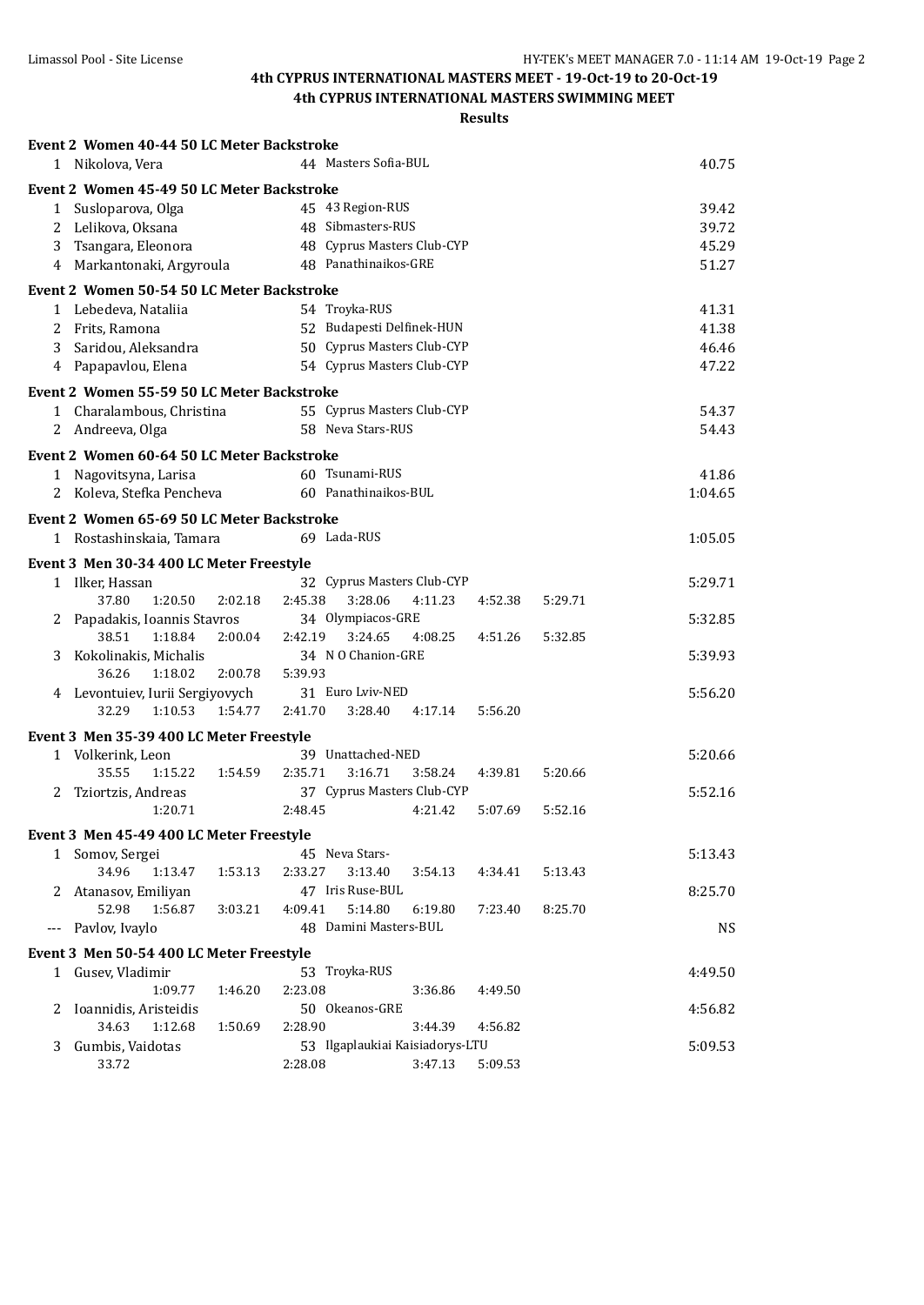|              | (Event 3 Men 50-54 400 LC Meter Freestyle) |         |                                            |         |         |         |           |
|--------------|--------------------------------------------|---------|--------------------------------------------|---------|---------|---------|-----------|
|              | 4 Nagl, Norbert                            |         | 51 Su-Wien-AUT                             |         |         |         | 5:16.21   |
|              | 36.86<br>1:16.14                           | 1:55.52 | 2:35.76<br>3:15.58                         | 3:55.51 | 4:36.59 | 5:16.21 |           |
| 5            | Trimpakkiros, Stavros                      |         | 53 Cyprus Masters Club-CYP                 |         |         |         | 7:10.33   |
|              | 44.69<br>1:34.65                           | 2:28.50 | 3:23.70<br>4:20.28                         | 5:17.03 | 6:15.51 | 7:10.33 |           |
| $---$        | Koushappas, Pavlos                         |         | 51 Cyprus Masters Club-CYP                 |         |         |         | <b>NS</b> |
|              | Event 3 Men 55-59 400 LC Meter Freestyle   |         |                                            |         |         |         |           |
|              | 1 Mirchovski, Valeri                       |         | 56 Masters Sofia-BUL                       |         |         |         | 5:43.73   |
|              | 38.32                                      |         |                                            | 4:15.38 | 4:59.98 | 5:43.73 |           |
| 2            | Jucaitis, Romualdas                        |         | 59 Nendre Klaipeda-LTU                     |         |         |         | 5:51.55   |
|              | 38.57<br>1:22.72                           | 2:07.03 | 2:52.20<br>3:37.27                         | 4:22.88 | 5:08.51 | 5:51.55 |           |
| 3            | Dirlugian, Anton                           |         | 56 Troyka-RUS                              |         |         |         | 6:04.54   |
|              |                                            |         | 3:01.03<br>3:47.27                         | 4:34.14 | 5:20.25 | 6:04.54 |           |
|              | 4 Aspava, Chaner                           |         | 58 Cyprus Masters Club-CYP                 |         |         |         | 7:03.55   |
|              | 43.62<br>1:35.56                           | 2:28.52 | 3:25.83<br>4:21.62                         | 5:18.27 | 6:13.73 | 7:03.55 |           |
|              |                                            |         |                                            |         |         |         |           |
|              | Event 4 Women 25-29 400 LC Meter Freestyle |         | 25 Cyprus Masters Club-CYP                 |         |         |         |           |
|              | 1 Pratsi, Eleni                            |         |                                            |         |         |         | 5:18.75   |
|              | 34.42<br>1:13.43                           | 1:54.09 | 2:36.45<br>3:17.54<br>28 Panathinaikos-GRE | 3:59.02 | 4:39.65 | 5:18.75 |           |
| 2            | Sapari, Aikaterini                         |         | 3:18.23                                    |         |         |         | 5:27.92   |
|              | 34.68<br>1:13.44                           |         | 2:35.60                                    | 4:01.32 | 4:45.10 | 5:27.92 |           |
|              | Event 4 Women 35-39 400 LC Meter Freestyle |         |                                            |         |         |         |           |
|              | 1 Penna, Yvonni                            |         | 36 Panathinaikos-GRE                       |         |         |         | 4:58.91   |
|              | 32.22<br>1:08.91                           |         | 2:24.84<br>3:03.34                         | 3:42.42 | 4:20.95 | 4:58.91 |           |
| 2            | Papatheodorou, Dimitir                     |         | 35 S C A Iptamenoi-GRE                     |         |         |         | 6:58.13   |
|              | 46.31<br>1:37.82                           |         | 3:24.93<br>4:19.75                         | 5:14.11 | 6:07.45 | 6:58.13 |           |
| 3            | Bondarenko, Natalia                        |         | 37 Sprut-RUS                               |         |         |         | 7:41.20   |
|              | 47.58<br>1:44.87                           | 2:43.90 | 3:44.64<br>4:41.75                         | 5:42.89 | 6:43.27 | 7:41.20 |           |
| 4            | Krupnova, Oksana                           |         | 35 Sprut-RUS                               |         |         |         | 8:50.94   |
|              | 48.49<br>1:49.38                           | 3:02.51 | 4:14.72                                    | 6:34.49 | 8:50.94 |         |           |
|              | Event 4 Women 40-44 400 LC Meter Freestyle |         |                                            |         |         |         |           |
| $\mathbf{1}$ | Pataki, Ruth Maria                         |         | 41 SC Hakoah Wien-AUT                      |         |         |         | 5:44.61   |
|              | 38.89<br>1:20.90                           | 2:04.70 | 2:48.84<br>3:33.49                         | 4:18.03 | 5:02.48 | 5:44.61 |           |
| 2            | Trofimova, Yulia                           |         | 44 Black Sepia-RUS                         |         |         |         | 6:20.48   |
|              | 40.11<br>1:25.67                           | 2:13.55 | 3:03.54<br>3:52.69                         | 4:42.79 | 5:31.79 | 6:20.48 |           |
| 3            | Haralanova, Gavriliya                      |         | 43 Masters Sofia-BUL                       |         |         |         | 6:29.40   |
|              | 42.51<br>1:30.06                           | 2:20.04 | 3:10.50<br>4:00.68                         | 4:50.78 | 5:41.77 | 6:29.40 |           |
|              | Event 4 Women 45-49 400 LC Meter Freestyle |         |                                            |         |         |         |           |
|              | 1 Sevriugina, Natalia                      |         | 45 Uralec-Masters-RUS                      |         |         |         | 8:07.02   |
|              | 44.69<br>1:35.58                           | 2:31.03 | 3:32.48<br>4:35.17                         | 5:42.39 | 6:53.67 | 8:07.02 |           |
|              |                                            |         |                                            |         |         |         |           |
|              | Event 4 Women 50-54 400 LC Meter Freestyle |         |                                            |         |         |         |           |
|              | 1 Lebedeva, Nataliia                       |         | 54 Troyka-RUS                              |         |         |         | 5:57.90   |
|              | 39.10<br>1:23.57                           | 2:09.01 | 2:55.30<br>3:41.51                         | 4:28.02 | 5:13.54 | 5:57.90 |           |
| 2            | Rymahevskaia, Irina                        |         | 50 Uralec-Masters-RUS                      |         |         |         | 6:37.63   |
|              | 1:29.99                                    |         | 3:11.70                                    | 4:55.38 | 6:37.63 |         |           |
|              | Event 4 Women 55-59 400 LC Meter Freestyle |         |                                            |         |         |         |           |
|              | 1 Kedrova, Olga                            |         | 59 Poseidon-RUS                            |         |         |         | 5:54.67   |
|              | 40.55<br>1:26.07                           | 2:11.79 | 2:57.55<br>3:43.34                         | 4:28.78 | 5:12.96 | 5:54.67 |           |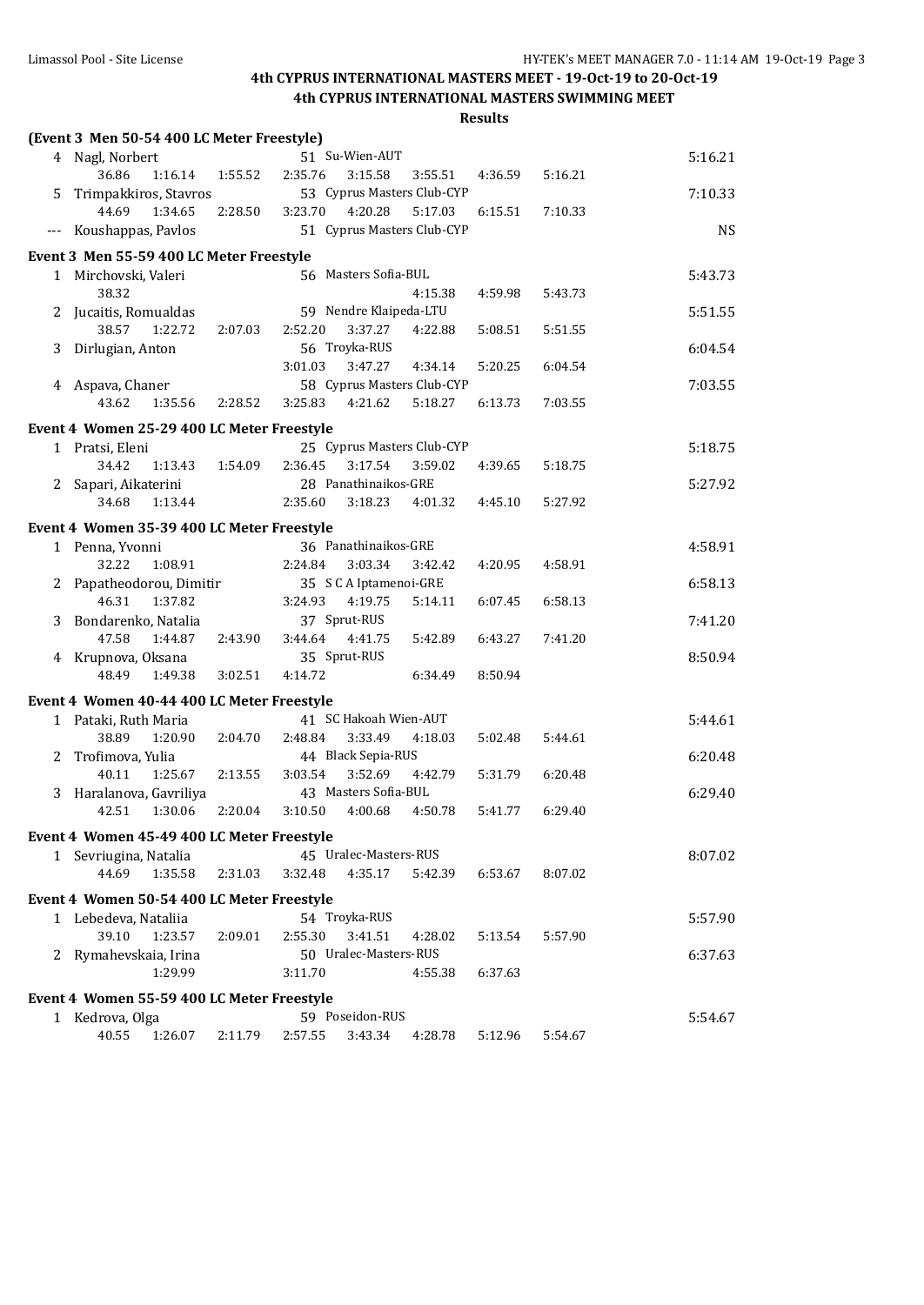| Event 4 Women 60-64 400 LC Meter Freestyle |         |         |                                   |         |         |         |         |
|--------------------------------------------|---------|---------|-----------------------------------|---------|---------|---------|---------|
| 1 Malozemlina, Valentina                   |         |         | 60 Lada-RUS                       |         |         |         | 7:39.13 |
| 1:44.84                                    | 2:43.46 | 3:44.78 | 4:44.15                           | 5:44.59 | 6:42.08 | 7:39.13 |         |
| Event 4 Women 65-69 400 LC Meter Freestyle |         |         |                                   |         |         |         |         |
| 1 Gombkoto, Sandor Lajosne                 |         |         | 69 Debreceni Szenior Uszoklub-HUN |         |         |         | 6:35.11 |
| 42.32<br>1:29.48                           | 2:19.17 | 3:10.14 | 4:02.06                           | 4:52.57 | 6:35.11 |         |         |
| 2 Anastasova, Anna                         |         |         | 66 Masters Sofia-BUL              |         |         |         | 8:32.39 |
| 56.74<br>2:01.38                           | 3:06.79 | 4:13.01 |                                   | 6:24.44 | 7:29.37 | 8:32.39 |         |
| Event 5 Men 25-29 200 LC Meter Butterfly   |         |         |                                   |         |         |         |         |
| 1 Sheleg, Nikita                           |         |         | 25 Sprut-RUS                      |         |         |         | 3:24.36 |
| 39.22<br>1:26.16                           | 2:21.94 | 3:24.36 |                                   |         |         |         |         |
| Event 5 Men 35-39 200 LC Meter Butterfly   |         |         |                                   |         |         |         |         |
| 1 Volkerink, Leon                          |         |         | 39 Unattached-NED                 |         |         |         | 2:59.76 |
| 37.72<br>1:21.41                           | 2:09.15 | 2:59.76 |                                   |         |         |         |         |
|                                            |         |         |                                   |         |         |         |         |
| Event 5 Men 45-49 200 LC Meter Butterfly   |         |         |                                   |         |         |         |         |
| 1 Soldatos, Nikolaos<br>48.44              |         |         | 48 Okeanos-GRE                    |         |         |         | 3:33.58 |
| 1:43.34                                    | 2:39.15 | 3:33.58 | 46 Neva Stars-RUS                 |         |         |         | 3:35.25 |
| 2 Alekseev, Mikhail<br>50.00<br>1:46.30    | 2:43.43 | 3:35.25 |                                   |         |         |         |         |
|                                            |         |         |                                   |         |         |         |         |
| Event 5 Men 50-54 200 LC Meter Butterfly   |         |         |                                   |         |         |         |         |
| 1 Shailos, Joseph                          |         |         | 50 Cyprus Masters Club-CYP        |         |         |         | 4:20.50 |
| 46.23<br>1:47.30                           | 3:03.94 | 4:20.50 |                                   |         |         |         |         |
| Event 5 Men 55-59 200 LC Meter Butterfly   |         |         |                                   |         |         |         |         |
| 1 Lokhonia, Maksim                         |         |         | 58 Neva Stars-RUS                 |         |         |         | 3:12.37 |
| 1:34.02                                    | 3:12.37 |         |                                   |         |         |         |         |
| Event 6 Women 25-29 200 LC Meter Butterfly |         |         |                                   |         |         |         |         |
| 1 Georgieva, Greta                         |         |         | 27 Masters Sofia-BUL              |         |         |         | 3:24.42 |
| 45.08<br>1:37.53                           | 2:31.25 | 3:24.42 |                                   |         |         |         |         |
| Event 6 Women 40-44 200 LC Meter Butterfly |         |         |                                   |         |         |         |         |
| 1 Alexi, Anna                              |         |         | 42 Budapesti Delfinek-HUN         |         |         |         | 3:18.02 |
| 43.35<br>1:34.54                           | 2:26.98 | 3:18.02 |                                   |         |         |         |         |
| Event 6 Women 65-69 200 LC Meter Butterfly |         |         |                                   |         |         |         |         |
| 1 Zemplenine Kertesz, Zsuzsanna            |         |         | 69 Budapesti Delfinek-HUN         |         |         |         | 4:52.79 |
| 1:08.79<br>2:25.50                         | 4:52.79 |         |                                   |         |         |         |         |
| Event 7 Men 25-29 200 LC Meter IM          |         |         |                                   |         |         |         |         |
| 1 Lazopoulos, Giannis                      |         |         | 28 AS Pera-GRE                    |         |         |         | 2:44.31 |
| 31.62<br>1:17.15                           | 2:05.96 | 2:44.31 |                                   |         |         |         |         |
| 2 Budrys, Irmantas                         |         |         | 29 Poseidon-LTU                   |         |         |         | 2:48.72 |
| 32.79<br>1:21.12                           | 2:07.82 | 2:48.72 |                                   |         |         |         |         |
| Event 7 Men 30-34 200 LC Meter IM          |         |         |                                   |         |         |         |         |
| 1 Papadakis, Ioannis Stavros               |         |         | 34 Olympiacos-GRE                 |         |         |         | 3:15.15 |
| 42.81<br>1:35.01                           | 3:15.15 |         |                                   |         |         |         |         |
|                                            |         |         |                                   |         |         |         |         |
| Event 7 Men 35-39 200 LC Meter IM          |         |         | 38 Kpm-LTU                        |         |         |         | 2:41.71 |
| 1 Jurgionis, Vytautas<br>32.12<br>1:14.27  | 2:01.30 | 2:41.71 |                                   |         |         |         |         |
|                                            |         |         |                                   |         |         |         |         |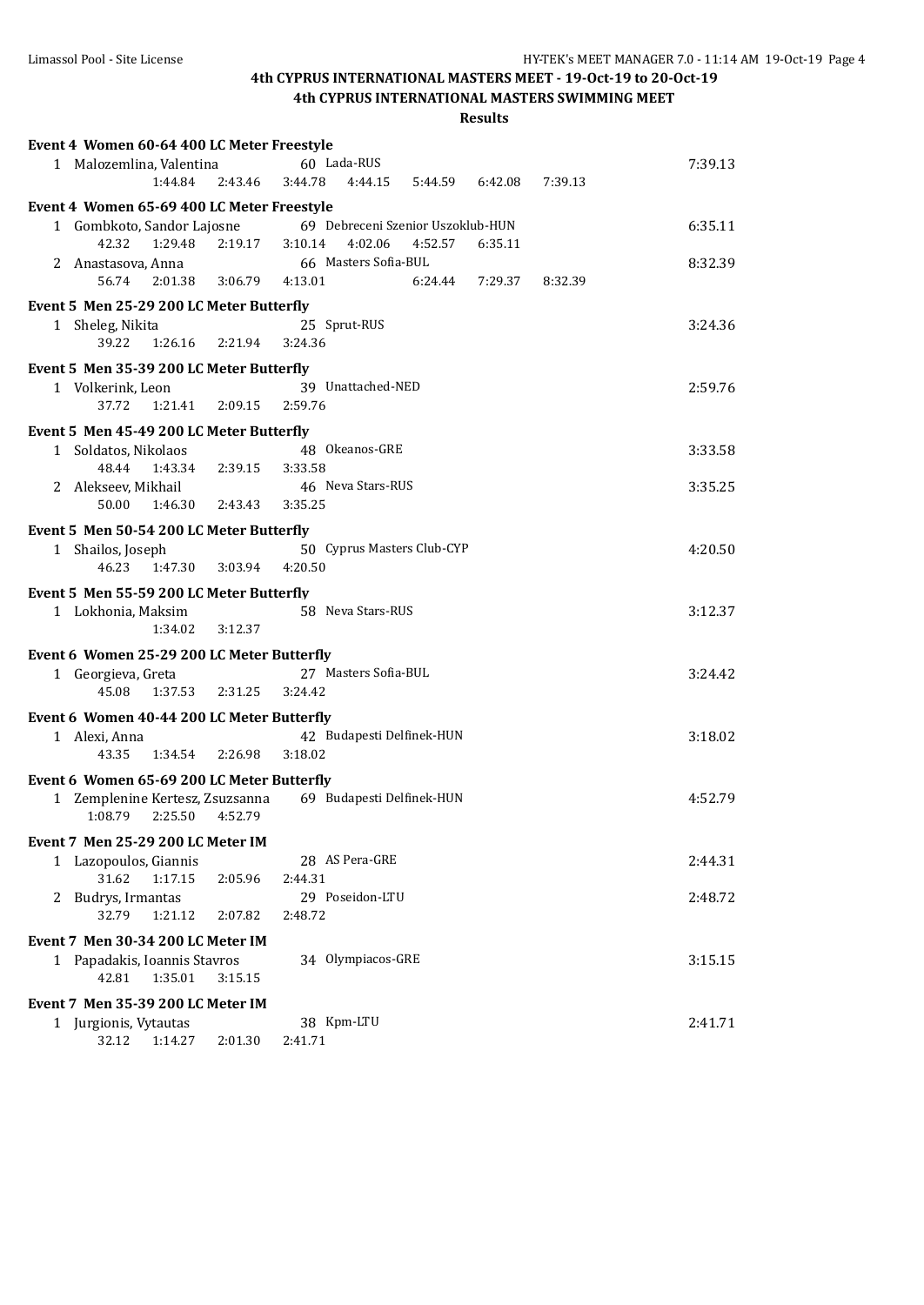# **4th CYPRUS INTERNATIONAL MASTERS MEET - 19-Oct-19 to 20-Oct-19**

**4th CYPRUS INTERNATIONAL MASTERS SWIMMING MEET**

|   | Event 7 Men 40-44 200 LC Meter IM            |         |                                       |         |
|---|----------------------------------------------|---------|---------------------------------------|---------|
|   | 1 Daaboul. Omar                              |         | 40 Jazira Swimming Club-LIB           | 2:32.60 |
|   | 32.55<br>1:13.37                             | 1:58.90 | 2:32.60                               |         |
|   | 2 Sotirov, Hristo                            |         | 42 Damini Masters-BUL                 | 2:32.62 |
|   | 31.02<br>1:13.25                             | 1:59.02 | 2:32.62                               |         |
|   | 3 Kouris, Kosmas                             |         | 42 Akobb-GRE                          | 2:51.53 |
|   | 34.51<br>1:20.66                             | 2:11.34 | 2:51.53                               |         |
|   | Event 7 Men 45-49 200 LC Meter IM            |         |                                       |         |
|   | 1 Kalinov, Atanas                            |         | 47 Masters Sofia-BUL                  | 3:12.28 |
|   | 38.02<br>1:30.94                             | 2:26.41 | 3:12.28                               |         |
|   | Event 7 Men 50-54 200 LC Meter IM            |         |                                       |         |
|   | 1 Christoforou, Kostas                       |         | 54 Cyprus Masters Club-CYP            | 2:54.82 |
|   | 35.65<br>1:22.63                             | 2:15.62 | 2:54.82                               |         |
|   | 2 Nagl, Norbert                              |         | 51 Su-Wien-AUT                        | 2:57.76 |
|   | 41.19<br>1:27.90                             | 2:18.66 | 2:57.76                               |         |
|   | 3 Dermitzakis, Konstantinos                  |         | 51 Orionas-GRE                        | 3:42.89 |
|   | 41.17<br>1:41.83                             | 2:51.40 | 3:42.89                               |         |
|   | Event 7 Men 55-59 200 LC Meter IM            |         |                                       |         |
|   | 1 Juodeska, Arlandas Antanas                 |         | 58 Kauno Takas-LTU                    | 3:15.90 |
|   | 44.58<br>1:35.72                             | 2:30.54 | 3:15.90                               |         |
|   | Event 7 Men 60-64 200 LC Meter IM            |         |                                       |         |
|   | 1 Touchanov, Jean                            |         | 61 Masters Sofia-BUL                  | 3:46.18 |
|   | 49.11 1:53.37                                | 2:53.66 | 3:46.18                               |         |
|   | Event 7 Men 65-69 200 LC Meter IM            |         |                                       |         |
|   | 1 Solovev, Andrei                            |         | 65 Moscow Master-RUS                  | 3:16.04 |
|   | 1:37.33<br>43.41                             | 2:34.93 | 3:16.04                               |         |
|   | 2 Kitsopoulos, Stavros                       |         | 68 Free State Masters Swim Club-RSA   | 4:01.91 |
|   | 45.75<br>1:50.06                             | 3:05.50 | 4:01.91                               |         |
|   | 3 Kanev, Rumen                               |         | 66 Masters Sofia-BUL                  | 4:32.06 |
|   | 1:00.41<br>2:18.20                           | 3:33.48 | 4:32.06                               |         |
|   | Event 7 Men 70-74 200 LC Meter IM            |         |                                       |         |
|   | 1 Andreev, Igor                              |         | 73 Neva Stars-RUS                     | 3:54.08 |
|   | 52.12<br>1:54.34                             | 3:03.10 | 3:54.08                               |         |
|   | 2 Reichel, Erhard Wilhelm                    |         | 73 Lsk Heindl-AUT                     | 4:37.61 |
|   | 1:07.66<br>2:21.16                           | 3:40.07 | 4:37.61                               |         |
|   | Event 8 Women 35-39 200 LC Meter IM          |         |                                       |         |
|   | 1 Petrova, Irina                             |         | 39 Sprut-RUS                          | 3:00.59 |
|   | 1:24.02                                      | 2:17.68 | 3:00.59                               |         |
| 2 | Roszik, Katalin                              |         | 39 Eger Varosi Uszoklub-HUN           | 3:10.73 |
|   | 37.62<br>1:30.03                             | 2:25.95 | 3:10.73                               |         |
| 3 | Dimakopoulou, Aikaterini<br>45.47<br>1:43.18 |         | 37 S C A Iptamenoi-GRE<br>3:46.58     | 3:46.58 |
|   |                                              | 2:51.81 |                                       |         |
|   | Event 8 Women 45-49 200 LC Meter IM          |         |                                       |         |
|   | 1 Mihova, Antoniya                           |         | 45 Masters Sofia-BUL                  | 3:06.53 |
|   | 37.72<br>1:29.54                             | 2:19.70 | 3:06.53                               |         |
| 2 | Herodotou, Stella<br>45.41<br>1:39.89        |         | 46 Cyprus Masters Club-CYP<br>3:34.82 | 3:34.82 |
| 3 | Markantonaki, Argyroula                      | 2:46.04 | 48 Panathinaikos-GRE                  | 4:08.73 |
|   | 1:00.84<br>2:05.82                           | 3:13.82 | 4:08.73                               |         |
|   |                                              |         |                                       |         |